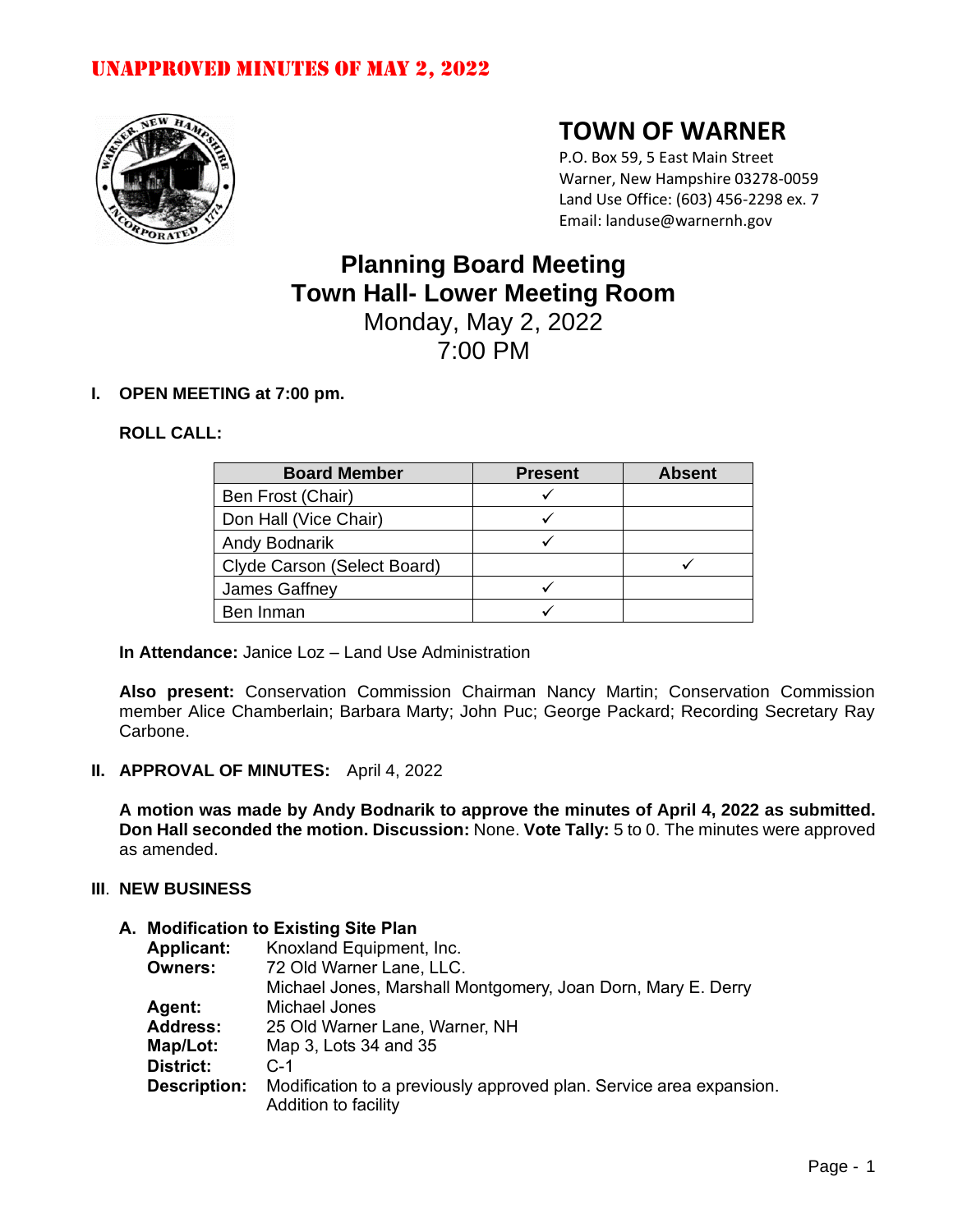After a brief discussion, Chair Frost said that the application appeared to be complete enough for the Board to accept for consideration.

**Andy Bodnarik made a motion to accept the application. Don Hall seconded the motion. Discussion:** None. **Voice Vote Tally: 5** to **0**. The Board accepted the application for review.

Chair Frost suggested the Board begin by opening up the hearing to public comments there were no objections from the Board. There were no significant public comments, so Chair Frost closed the public portion of the hearing and returned the application to the Board for consideration.

Andy asked several questions about the deed, and Chair Frost pointed out the deed's language wasn't pertinent to the Board's actions.

Chair Frost said he had two concerns. One was whether the property owner would be able to provide "as-built" information to the Board without delaying the project too severely. The other was about the radius around the structure after the 30-foot addition was built, specifically whether there would be enough room for a Fire Department emergency vehicle to pass through; he suggested the applicant have the Fire Chief Jonathan France visit the site to make an evaluation.

After a brief discussion, Chair Frost suggested that the Board approve the application with two conditions: an approval from the Fire Department (regarding the space around the structure after the addition is built), which can be transmitted to the Land Use office via an email; and, the submission of "as-built" information within the next 90 days.

**Don Hall made a motion to approve the modification to the existing Site Plan with conditions. Andy Bodnarik seconded the motion. Discussion:** None. **Voice Vote Tally:** 5 to 0. The Board accepted the Site Plan modifications conditional on the Fire Department Chief's approval submitted to the Land Use office and an as-built site plan submitted to the Land Use office within 90 days.

#### **B. Conceptual Consultation**

| <b>Applicant:</b>   | John S. Puc                           |
|---------------------|---------------------------------------|
| <b>Owners:</b>      | John S. Puc                           |
| <b>Address:</b>     | 131 Waterloo Street, Warner, NH 03278 |
| Map/Lot:            | Map 37, Lot 006                       |
| <b>District:</b>    | R-2                                   |
| <b>Description:</b> | Divide the property into four lots.   |

John Puc told the Board that he has three deeds for properties that run alongside the Warner River. He's looking to subdivide the lots into three additional lots. All three will have road frontage and frontage on the river that exceeds current requirements. John said the land is not yet surveyed so he doesn't have the exact measurements, but all three would be approximately 2.1 acres.

Chair Frost noted that since the properties are on the Warner River corridor, John is required to consult with the Warner River Local Advisory Committee before moving forward with his plan. He also suggested that John look at the State's regulations regarding its Warner River Protection zones since those would impact the subdivisions.

John said he's had an initial consultation with an engineer about these issues, but he wanted to appear before the Board in case the members have additional issues he should consider. He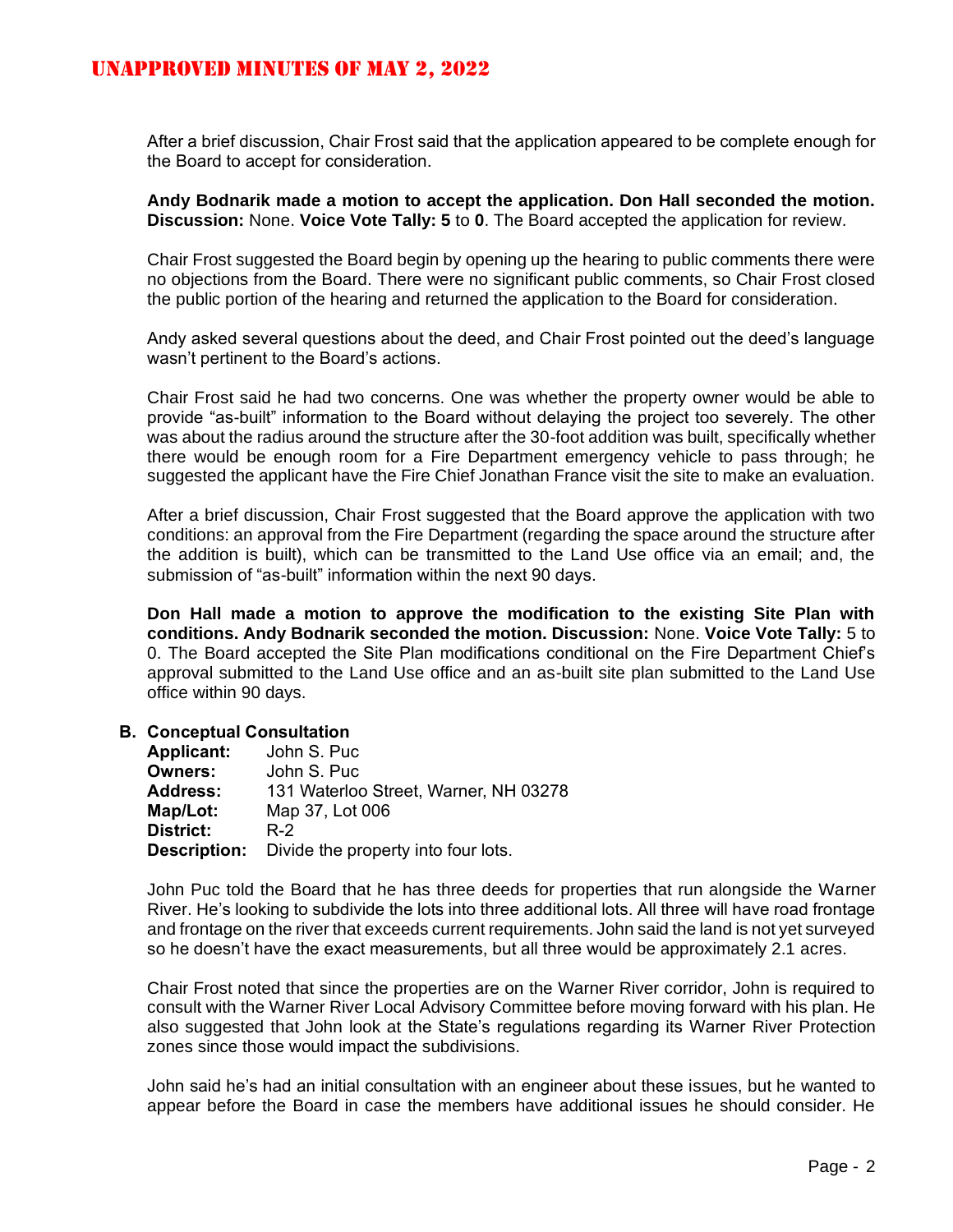noted that he's reaching out to neighbors on the road and hopes to meet with them in person before construction begins.

Andy said that John might also want to look at the Town's Flood Plain regulations and whether these properties are either in Zones A or AE, which are defined as flood hazard areas.

Andy asked Chair Frost if this project would be considered a minor or a major subdivision, according to the Town's Zoning Ordinance. Chair Frost said it would be a major one, but when the members looked at the specific language in the regulations, it appeared that it would actually be considered a "minor" subdivision because it would cover an area less than 12 acres.

Chair Frost told John he should also evaluate whether his plan would be using 40,000 square feet of buildable areas; Andy suggested the applicant look at the Town's Subdivision Regulations.

Chair Frost told John that the Town uses a "Circuit Rider" planner, Matt Moynihan, who works for the Central New Hampshire Regional Planning Commission (CNHRPC). Matt has proven to be very helpful for residents who want to do projects like the one he is considering, so he should connect with Janice and she will get him in touch with Matt.

John thanked the Board members for their input. The Conservation Commission Chair Nancy Martin also proposed that John reach out to Tim Blagden, a Warner resident who is associated with developing the Concord-Lakes Sunapee Rail Trail; these properties could be impacted by plans to expand the development of the trail. John said he and Blagden have talked.

#### **III. UNFINISHED BUISNESS**

#### **A. Annual - Election of Officers**

After a brief discussion, **Andy Bodnarik made a motion to re-elect Ben Frost as Chair and Don Hall as Vice-Chair of the Board**. (Motions to elect do not require a second.) **Voice Vote Tally:** Unanimous. The Board re-elected Ben Frost as Chair and Don Hall as the Vice-Chair of the Planning Board for term of April 2022 to April 2023.

#### **B. Rules of Procedure**

Chair Frost reviewed the draft Rules of Procedure (ROP). Chair Frost noted that Andy had submitted some changes (mostly grammatical) to the Chair's draft to Janice. She had not had time to incorporate the changes though since she does not have access to the digital file. It was determined she would copy and scan the ROP document and forward it to the Board. The Board will continue the review at the next meeting on Monday, June 6.

#### **C. Groundwater Study Committee**

Chair Frost noted that the Board has been asked by the Conservation Commission to provide a member to serve on the new Groundwater Study Committee. The purpose of the group will be to identify gaps in groundwater protection measures by the NH Department of Environmental Services (NHDES) Source Water Protection Act, and the Town's current ordinance; its first goal will be to review those gaps and define what, if anything, the Committee can add to the ordinance to strengthen the protections where necessary. Both Don and James have expressed concerns about these issues at past Board meetings.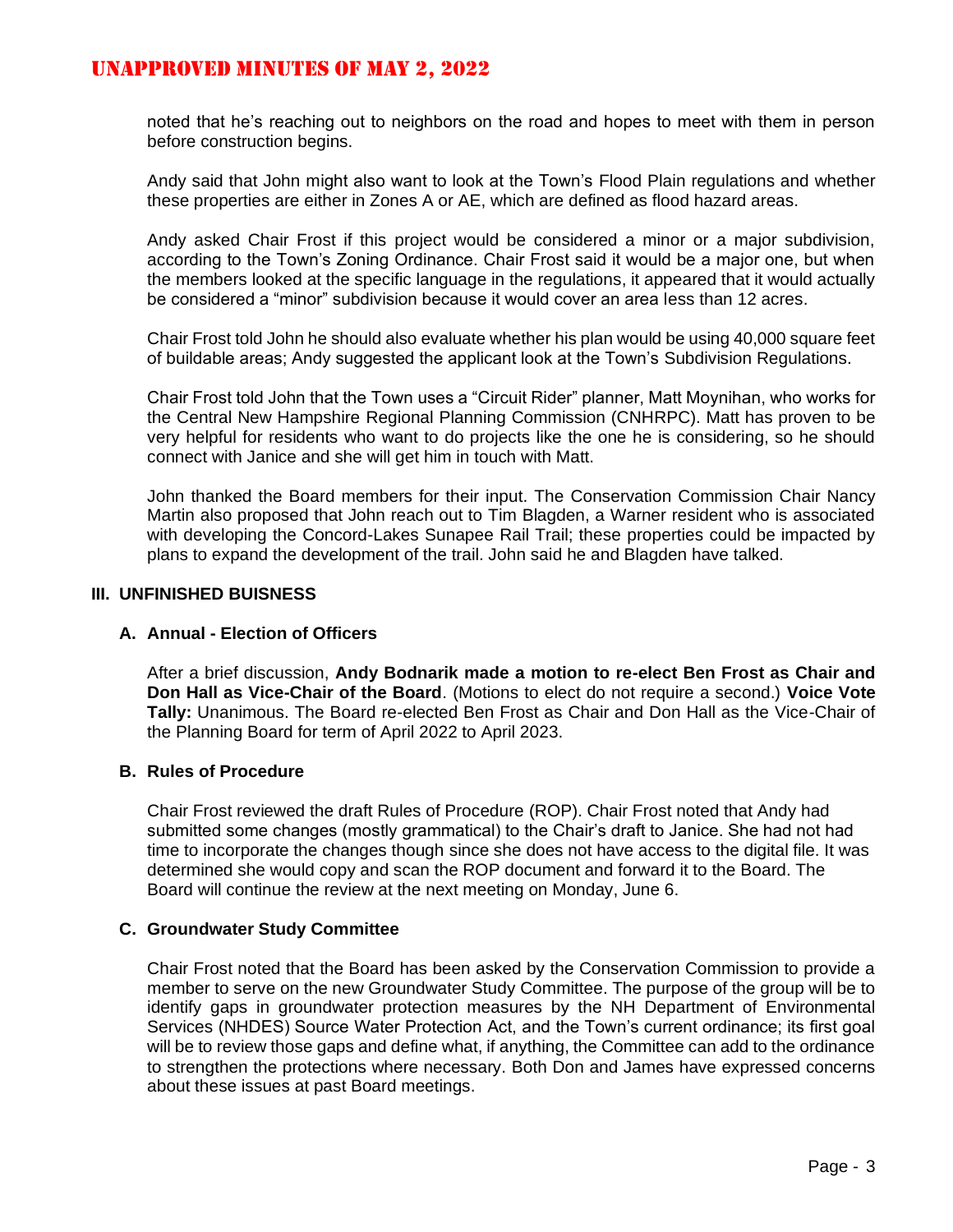` Conservation Commission member Alice Chamberlain, who is working on the new committee, volunteered to answer any questions Board members may have about its proposed work, either tonight, or at the next meeting; she also invited the members to call or email her with questions or concerns.

Andy said his immediate concern was regarding the relatively brief timeline for the necessary study and the drafting of zoning ordinances changes to be considered at the annual Town Meeting 2023.

Alice acknowledged that it could be a challenge.

Andy noted that the Town could request an extension to the deadline for submitting the draft relevant proposed changes to the Town's ordinances; the extension request would have to be submitted two months before the scheduled deadline.

Don said that approximately 10 years ago the Town did make an effort to bring a groundwater ordinance before the voters but found that the issue was extremely complex.

James told Alice that he thinks most residents want to have clean water but he suggested that educating local property owners about how to achieve that would be more beneficial than creating regulations that only become significant after a spill or other problem.

Alice agreed that education is important. She said that she's glad that Emergency Operations Director Ed Mical is part of the new Groundwater Study Committee because, as a former member of the Fire Department, he's familiar with both emergency procedures as well as what's already in place regarding rule and regulations. The Conservation Commission is also connected with the Central New Hampshire Regional Planning Commission (CNHRPC) and others in the State to get more information for the new Groundwater Study Committee's work.

James suggested that information about groundwater protection (and what residents can do in the case of a spill or other emergency) should be on the front page of the Town's website.

Alice said she would be glad to come to the Board's next meeting to further discuss the new Groundwater Study Committee's work, and who among the Board members may want to serve on the group.

Chair Frost agreed and asked her to return on June 6.

#### **IV. COMMUNICATIONS**

Andy said that he recently attended the first session of the Spring 2022 Planning and Zoning Conference presented by the NH Office of State Planning. He said it was very informative.

He cannot attend the second session, which will take place this Saturday (May 7), but he would recommend it to any interested Board members.

## **V. REPORTS**

**A**. **Chair's Report** – Ben Frost None.